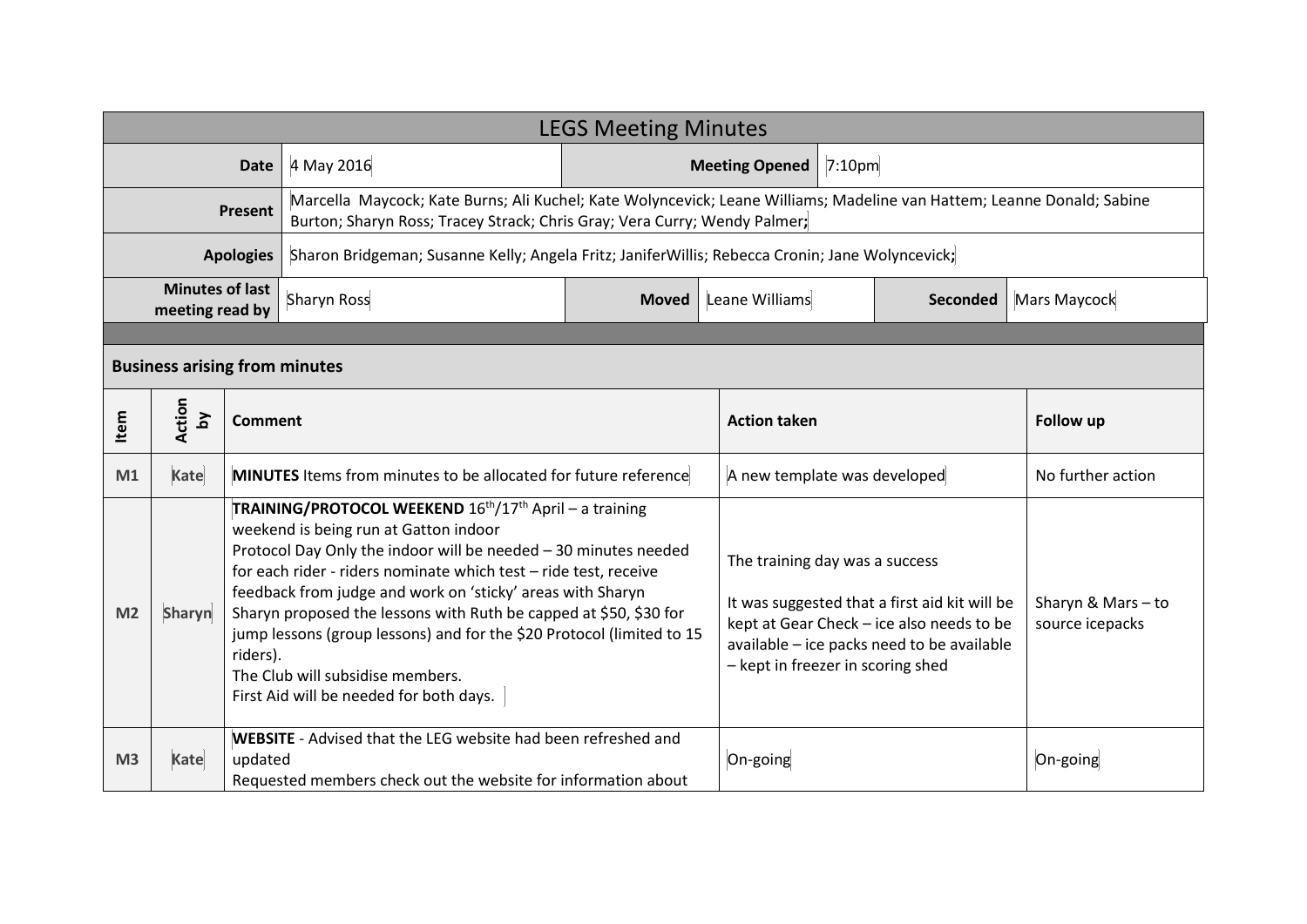|                |                            | upcoming events etc                                                                                                                                                                                                                                                                                                                                                                                                                                                                     |                                                                                                                                                                                                                                                                                                                                                                                                                                                                                  |                                                                                                     |
|----------------|----------------------------|-----------------------------------------------------------------------------------------------------------------------------------------------------------------------------------------------------------------------------------------------------------------------------------------------------------------------------------------------------------------------------------------------------------------------------------------------------------------------------------------|----------------------------------------------------------------------------------------------------------------------------------------------------------------------------------------------------------------------------------------------------------------------------------------------------------------------------------------------------------------------------------------------------------------------------------------------------------------------------------|-----------------------------------------------------------------------------------------------------|
| M <sub>4</sub> | Club &<br>Kate<br>(web)    | <b>GEAR CHECK</b> - It was suggested that people need to be trained in<br>how to gear check. It was suggested that an EA Rule Book be printed<br>off and left in the office. The EA Rule Book is available online. There<br>is a laminated information sheet available for gear check. This is<br>usually at gear check.                                                                                                                                                                | Information has been provided on the<br>website and there is a link to the EA<br>website for up to date rules<br>Gear Rules for competitions can be<br>printed out as a quick reference and be<br>visible on a table.<br>Gear checkers need to have some<br>knowledge of what to check. Members<br>are to ask for assistance if they are<br>unaware of the rules.                                                                                                                | Kate - Fix gear check<br>document to table                                                          |
| M <sub>5</sub> | <b>Club</b><br>ongoin<br>g | HELMENT RULE 2017 There is a new helmet regulation. Vera Curry<br>made a suggestion that we have a second checkpoint away from<br>gear check where riders ride up, show helmet (a mounting block is<br>available), then ride to gear check. It is the riders' responsibility to<br>wear the correct legal gear. We can also have a Waiver system via<br>the nominate process. A system will be devised in due course. The<br>new helmet rule will be enforced at the beginning of 2017. | Decided at April meeting to: Devise a<br>system for checking members helmets or<br>providing a waiver/acknowledgment of<br>new rules<br>It was suggested that more information<br>can be added to the website on the<br>helmets. It is the responsibility of the<br>rider to have the correct gear for both<br>horse and rider.<br>It was suggested that juniors' helmets<br>need to be checked prior to them<br>competing to make sure they are<br>compliant to the 2017 rules. | Executive committee<br>will check the EA rules<br>for juniors competing                             |
|                |                            | <b>BEYOND BLUE</b> presentation want a date                                                                                                                                                                                                                                                                                                                                                                                                                                             | It was suggested presentation will be held<br>on the official day in June 2016                                                                                                                                                                                                                                                                                                                                                                                                   | Kate - create novelty<br>cheque<br>Sharyn $-$ arrange<br>delegate for Official<br>day chq hand over |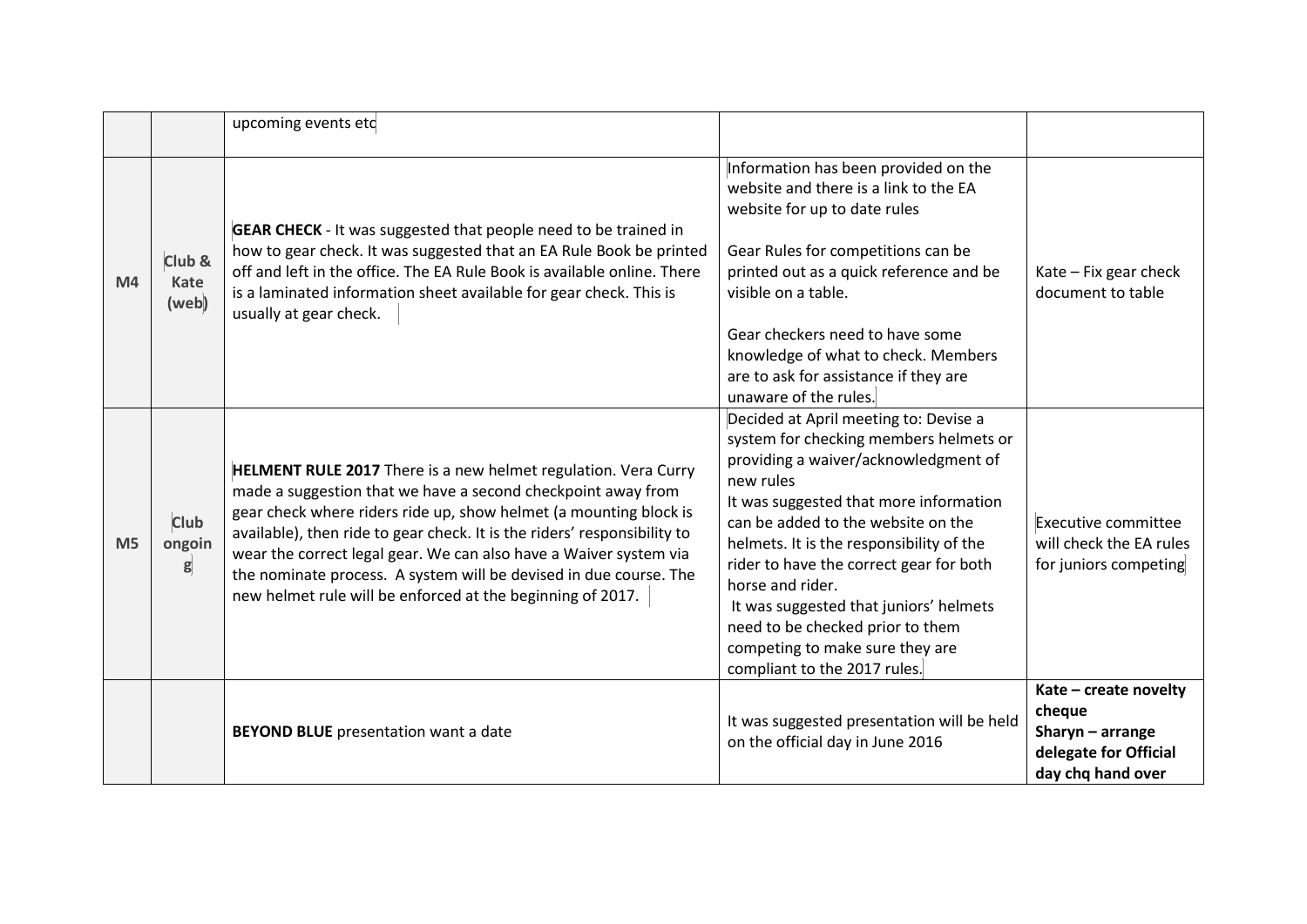| Correspondence In         |                                                                                  |                                                                                                       |                                                                                                                 |                                                                                                                                                                                                                            |          |                             |                |                     |  |  |  |
|---------------------------|----------------------------------------------------------------------------------|-------------------------------------------------------------------------------------------------------|-----------------------------------------------------------------------------------------------------------------|----------------------------------------------------------------------------------------------------------------------------------------------------------------------------------------------------------------------------|----------|-----------------------------|----------------|---------------------|--|--|--|
| 1                         | A letter was received by Graeme that committee members do not require blue cards |                                                                                                       |                                                                                                                 |                                                                                                                                                                                                                            |          |                             |                |                     |  |  |  |
| $\overline{2}$            |                                                                                  | Results were amended for the last aggregate score after a letter was received from Lise Leatherbarrow |                                                                                                                 |                                                                                                                                                                                                                            |          |                             |                |                     |  |  |  |
| $\overline{\mathbf{3}}$   |                                                                                  | EA Judges list has been updated - from Viki Gowland                                                   |                                                                                                                 |                                                                                                                                                                                                                            |          |                             |                |                     |  |  |  |
| <b>Correspondence Out</b> |                                                                                  |                                                                                                       |                                                                                                                 |                                                                                                                                                                                                                            |          |                             |                |                     |  |  |  |
| $\mathbf{1}$              | Gift voucher to Lise Leatherbarrow for March Aggregate score                     |                                                                                                       |                                                                                                                 |                                                                                                                                                                                                                            |          |                             |                |                     |  |  |  |
| <b>Treasurers Report</b>  |                                                                                  |                                                                                                       |                                                                                                                 |                                                                                                                                                                                                                            |          |                             |                |                     |  |  |  |
| Cashbook Balance          |                                                                                  | \$15953.86                                                                                            | <b>Other Balance</b>                                                                                            | \$46797.51                                                                                                                                                                                                                 | Moved by | Marcella Maycock            | Seconded<br>by | Kate Burns          |  |  |  |
| Cheques Written           |                                                                                  |                                                                                                       | Ruth White \$780 for Clinic costs - Forest Hill SoA \$33 for Hall - Reimburse Sharyn \$66.30 for Clinic lunches |                                                                                                                                                                                                                            |          |                             |                |                     |  |  |  |
| <b>General Business</b>   |                                                                                  |                                                                                                       |                                                                                                                 |                                                                                                                                                                                                                            |          |                             |                |                     |  |  |  |
| <b>Raised by</b>          |                                                                                  | <b>Comment/Motion</b>                                                                                 |                                                                                                                 | <b>Action required</b>                                                                                                                                                                                                     |          | <b>Action by</b>            |                | Item ID<br>(month#) |  |  |  |
| Sharyn                    |                                                                                  | Showman, Combined Training & CT day 22 May                                                            |                                                                                                                 | Judges have been sourced<br>Needs to find course builder<br>Judges $-$<br>1. Showman Dress & Prix Cap - Tanya<br>MacDonald<br>2. Ridden Showman - Angie<br>Patterson<br>3. Led showman & CT Dress - Yvette<br><b>Vlies</b> |          | Sharyn - finalise<br>judges |                | M1                  |  |  |  |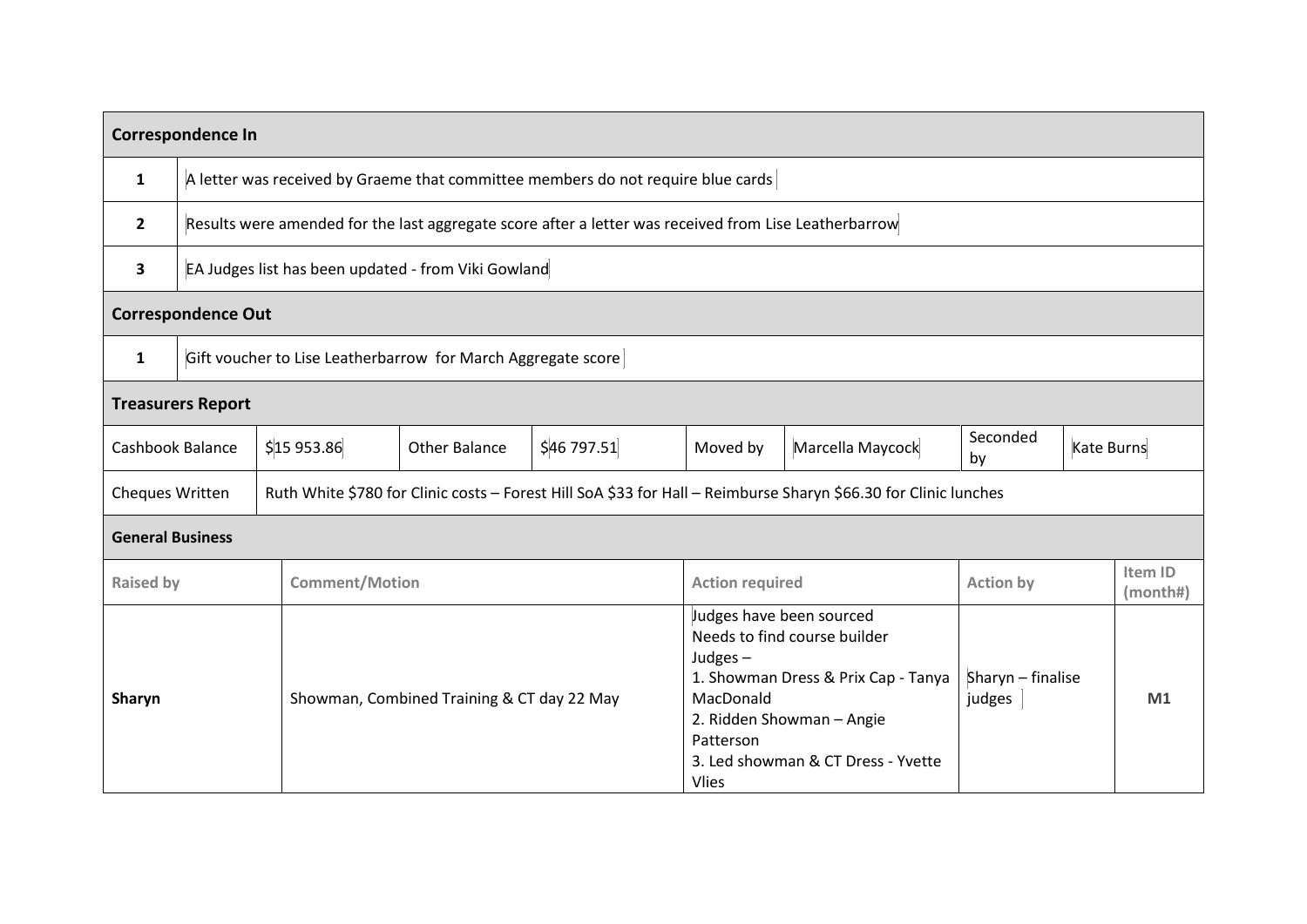|               |                                                                                                                                                                                                                                                         | 4. Jumps judge TBC<br>25 entries per event - Max 2 events<br>per rider - link to Nominate will be<br>on website<br>Caterer has been arranged<br>NEED MEMBERS TO HELP ON THE<br>DAY AND FOR SET UP              |                                                                                                                                                                                                                               |                |
|---------------|---------------------------------------------------------------------------------------------------------------------------------------------------------------------------------------------------------------------------------------------------------|----------------------------------------------------------------------------------------------------------------------------------------------------------------------------------------------------------------|-------------------------------------------------------------------------------------------------------------------------------------------------------------------------------------------------------------------------------|----------------|
| Sharyn/Angela | Anjanette Harden Clinic 21 May 2016                                                                                                                                                                                                                     | Needs 10 lessons per day, charge is<br>\$900 regardless - it was suggested<br>that club caps the price at \$70 for<br>riders and covers the arena hire-<br>limit of 1 lesson per rider - Cost to<br>club \$350 | Motion by Sharyn<br>moved Ali Kuchel<br>seconded by<br>Madeline van<br>Hattem<br>Angela - finalise<br>flyer & post to FB<br>Wendy $-$ post to<br>Nominate<br>Kate - post to web<br>Leane - circulate to<br>members via emaill | M <sub>2</sub> |
| Sharyn        | We have another weekend available for a clinic<br>$25th/26th$ June<br>Propose a 2 day dressage clinic and possible 1 day<br>jumping clinic with second day possible jump comp<br>Pricing will be discussed at next meeting pending<br>available coaches | Check availability of Lea Bierman for<br>dressage clinic and Trudy Dougall for<br>jumping                                                                                                                      | Sharyn to folloe up<br>on coaches                                                                                                                                                                                             | M <sub>3</sub> |
| Kate          | Request Update on event for 12 <sup>th</sup> June - Prep to Grand<br>Prix<br>Official & members - close date is 29 <sup>th</sup> May -                                                                                                                  | Programme being worked on - prep<br>to Grand Prix<br>Will go on nominate in coming days                                                                                                                        | Wendy - finalise<br>program and post<br>to nominate<br>Kate - Add link to<br>program and<br>nominate on<br>website                                                                                                            | M4             |